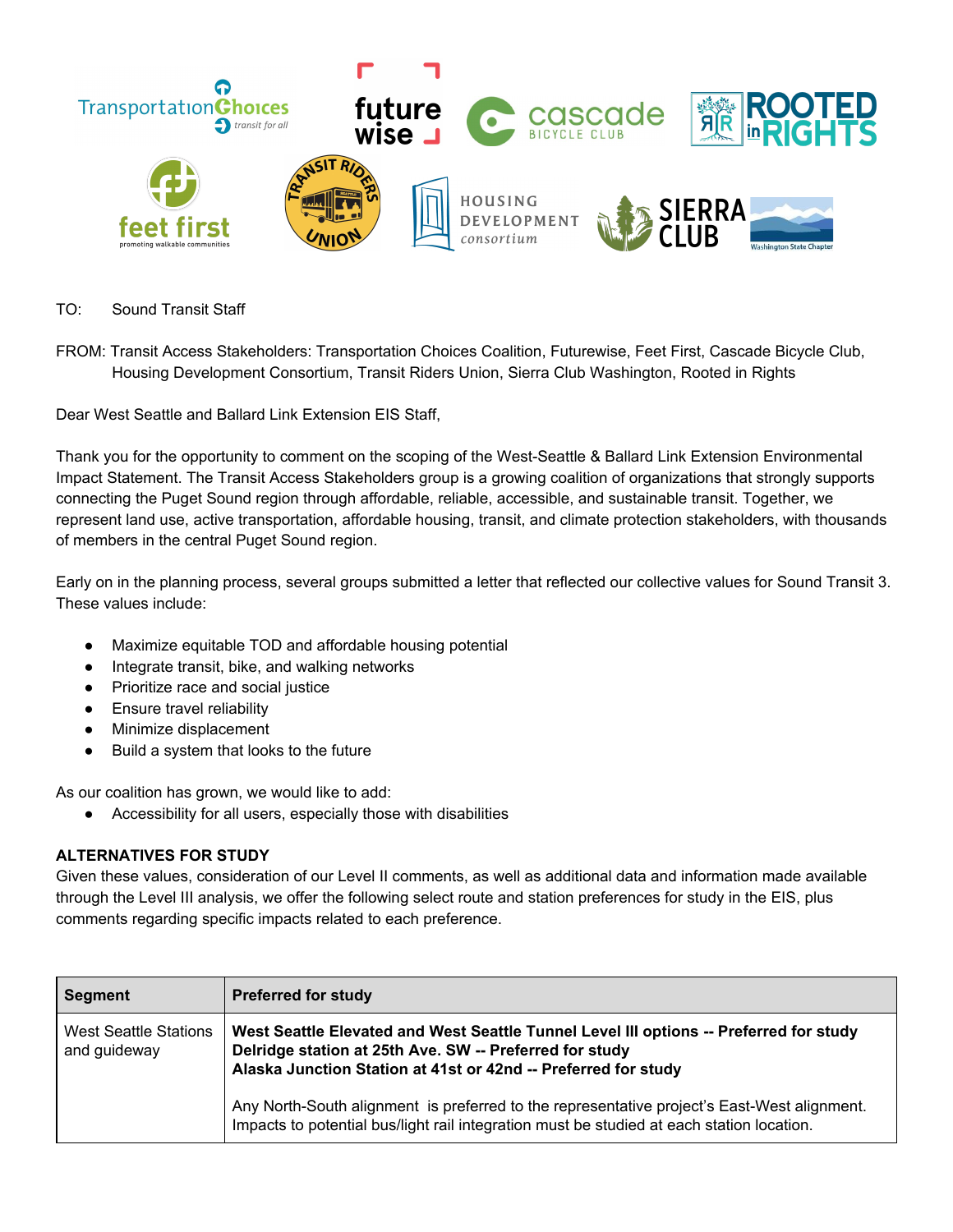|                     | For any Delridge station options studied -- study impacts to bus transfer environment and<br>displacement (see further comments regarding displacement below).                                                                                                                                                                                                                                                                                                                                                                                                                                                                                                                                                                              |
|---------------------|---------------------------------------------------------------------------------------------------------------------------------------------------------------------------------------------------------------------------------------------------------------------------------------------------------------------------------------------------------------------------------------------------------------------------------------------------------------------------------------------------------------------------------------------------------------------------------------------------------------------------------------------------------------------------------------------------------------------------------------------|
| SODO and CID        | 5th and 4th cut-and-cover -- Preferred for study<br>4th Ave. mined station -- Preferred for study                                                                                                                                                                                                                                                                                                                                                                                                                                                                                                                                                                                                                                           |
|                     | Progressing to Level III we have learned there are a lot of questions about all alternatives. As<br>design progresses, we will more clearly understand these alternatives. Given all the<br>unknowns, we recommend studying both the $4th$ and $5th$ shallow station options due to their<br>potential for creating an easy and intuitive transfer environment, in line with the Jackson Hub<br>vision. Transfer times as well as safety and ease of access between the CID station and<br>Sounder, Amtrak and Metro must be studied in detail, beyond current estimates. A mezzanine<br>connection between the stations, including cost and construction impacts, and potential<br>benefits to safe and fast transfers, should be studied. |
|                     | Transit Access Stakeholders also support the CID/PSQ communities in their request for further<br>study of a mined station along 4th Ave. To better understand costs and benefits, and to do right<br>by this historically underserved community, it is necessary to more fully develop design and<br>present additional data and information for decision making. To that end we also support the<br>idea of conducting a Health Impact Assessment (HIA) to fully understand potential disparate<br>health impacts related to the construction and long-term impacts of this station.                                                                                                                                                       |
|                     | Any alignment selected for SODO and CID/PSQ must study impacts to King County Metro's<br>operations, current bus bases and base expansion plans, including construction and<br>cumulative impacts to riders, service, and operations. Flexibility of operations for Sound Transit<br>light rail via interconnections of new and existing lines should be included as well. Impacts to<br>the SODO trail, including construction impacts and impacts to future connectivity and planned<br>bicycle routes as outlined in Seattle's Bicycle Master Plan must be studied. Impacts to<br>residents and businesses in the CID/PSQ, including construction and cumulative impacts like<br>economic and cultural displacement must be studied.     |
|                     | Selection of a deep-bore station for study must include a study of impacts to transfers,<br>accessibility and integration along the remainder of the downtown route.                                                                                                                                                                                                                                                                                                                                                                                                                                                                                                                                                                        |
| Downtown tunnel     | 5th Ave./Harrison Alignment -- Preferred for study                                                                                                                                                                                                                                                                                                                                                                                                                                                                                                                                                                                                                                                                                          |
|                     | A 6th Ave. route throughout downtown presents access challenges, and is less optimal for<br>integration with existing transportation systems, particularly integration with the existing<br>Westlake hub. If 6th/Mercer is studied, please study access impacts to people with disabilities<br>as well as pedestrian/bicycle/transit integration and access issues related to the Mercer St.<br>station placement. The 5th Ave/Harrison alignment provides the best placement for Seattle<br>Center access and is well positioned for future transit-oriented development in South Lake<br>Union area.                                                                                                                                      |
|                     | We are concerned at the lack of prior discussion related to Seattle Streetcar operations. All<br>downtown alignments must study, disclose and mitigate for potential disruptions to existing and<br>planned streetcar operations and capital improvements. This is especially important as a fixed<br>route line cannot be rerouted or detoured during construction.                                                                                                                                                                                                                                                                                                                                                                        |
| Smith Cove-Interbay | Interbay Station at 17th Ave. W -- Preferred for study<br>Study must consider impacts to regional multi-use trails.                                                                                                                                                                                                                                                                                                                                                                                                                                                                                                                                                                                                                         |
|                     | For Smith Cove stations studied, consider the ridership market to be served and potential for<br>future destinations within a reasonable walkshed; avoid impacts to other key infrastructure.                                                                                                                                                                                                                                                                                                                                                                                                                                                                                                                                               |
| Salmon Bay crossing | Tunnel crossing -- Preferred for study                                                                                                                                                                                                                                                                                                                                                                                                                                                                                                                                                                                                                                                                                                      |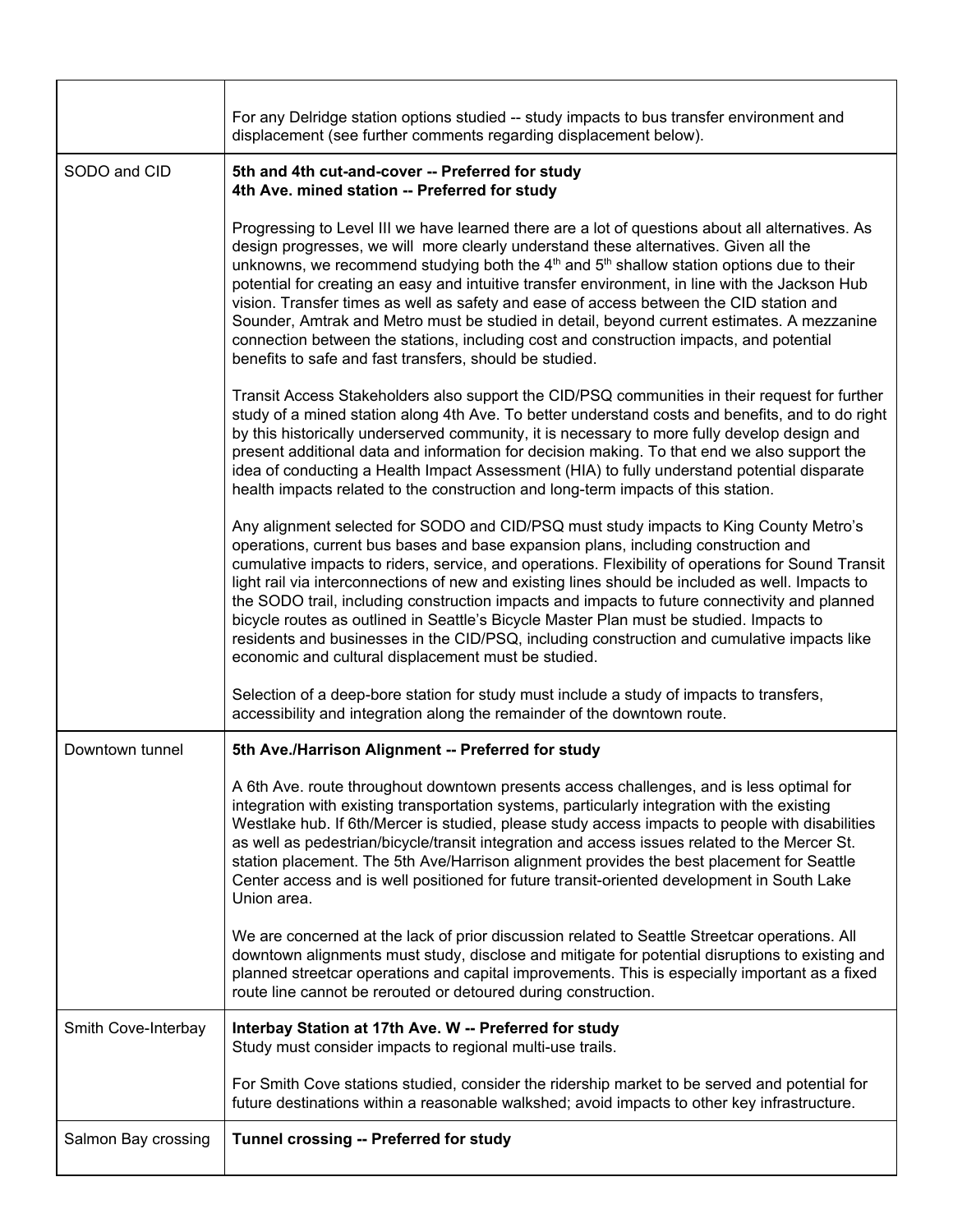|                                    | If a fixed bridge is included in the EIS, construction impacts and displacement to community<br>must be studied. The representative alignment, a moveable bridge, requires close coordination<br>with the Coast Guard to identify a mid-level height that balances cost, grade, and frequency of<br>interruption to minimize the quantity and duration of span openings. The effect on reliability of<br>the entire line needs to be carefully analyzed if this option is advanced for further study. |
|------------------------------------|-------------------------------------------------------------------------------------------------------------------------------------------------------------------------------------------------------------------------------------------------------------------------------------------------------------------------------------------------------------------------------------------------------------------------------------------------------------------------------------------------------|
| <b>Ballard terminus</b><br>station | Tunnel stations at 14th and at 15th -- Preferred for study                                                                                                                                                                                                                                                                                                                                                                                                                                            |
|                                    | For both tunnel station locations, we urge study of access points both North and South of<br>market street. When studying construction impacts of cut-and-cover stations, please consider<br>disruption and mitigation to existing transit, biking and walking connectivity. Potential mitigation<br>could include completing the Missing Link of the Burke-Gilman Trail.                                                                                                                             |

# **SCOPE OF THE EIS**

In addition to comments on routes and station preferences, we also want to offer additional comments regarding the depth and detail of several disciplines to be studied in the EIS. In particular, we would like to daylight impacts that may have been overlooked, may be challenging to quantify, and may disproportionately impact environmental justice populations, and yet are even more critical to consider.

### **Station Access, Mobility and Integration**

When easily accessible, light rail provides a very safe way to travel compared to driving; better access to transit for wheelchair users; and coupled with easy and safe routes to walk and bike to trains, an opportunity for active transportation. We would like to see health and safety incorporated into the purpose and need statements, especially as they relate to station access and integration with other transportation networks. Maximizing the investment of light rail depends on excellent station access, and safe, comfortable and convenient connections to other multimodal networks. Ease and comfort of access to the system translates into more ridership, which should be a guiding principle in selecting among project alternatives for all sections of the project. Health and safety impacts must be studied throughout all access and integration issues, as they are fundamental to the usability of the system. In addition we offer the following comments:

- **Station access** Intiutively and seamlessly finding and getting into the station is critical to the success of light rail. Study should include number of entrances/exits to stations and station visibility (stations should be designed and located such that they are highly visible, including details that are visually distinctive). The number of at grade crossings, and the quality of crossings (ie; signal timing, crossing distance, etc) to reach stations should also be studied. Crossings not only impact rail reliability, but the safety of users trying to access the station on foot or bike using crosswalks, putting them in the way of both cars as well as trains.
- **Transit transfers** Fast and convenient transfers from light rail to light rail, bus, and heavy or commuter rail are integral to creating a function system. Study impacts to transfer times, ease of transfers (platform to platform transfers are ideal), multiple transfer options (stairs, multiple elevators on each side of the platform in case one elevator is out of service, escalators, escalators), direct connections, how many crosswalks and what is the "level of service" for transfers.
- **Integration with other modes -** Whether certain alignments help establish new networks, remove portions of existing networks, or create more dangerous crossings and access is critical information. ST should study the potential for direct connections between stations and planned/existing walk/bike facilities. Those facilities should include both neighborhood greenways and protected bike lanes, but should also acknowledge the difference between those facility types, in terms of how safe and comfortable they are to a range of user types (age, language, ethnicity, gender, race, ability). High-quality bike parking, including long- and short-term parking for individually owned bikes, and space for on-demand micro-mobility services must be appropriately designed (all covered; long term parking must be secure) located in highly accessible locations at all stations, in such a way as to not impede pedestrian flow. For downtown stations investing in bike hubs, rather than bike parking at all stations: Pioneer Square and a location in north downtown, such as Westlake, would be ideal.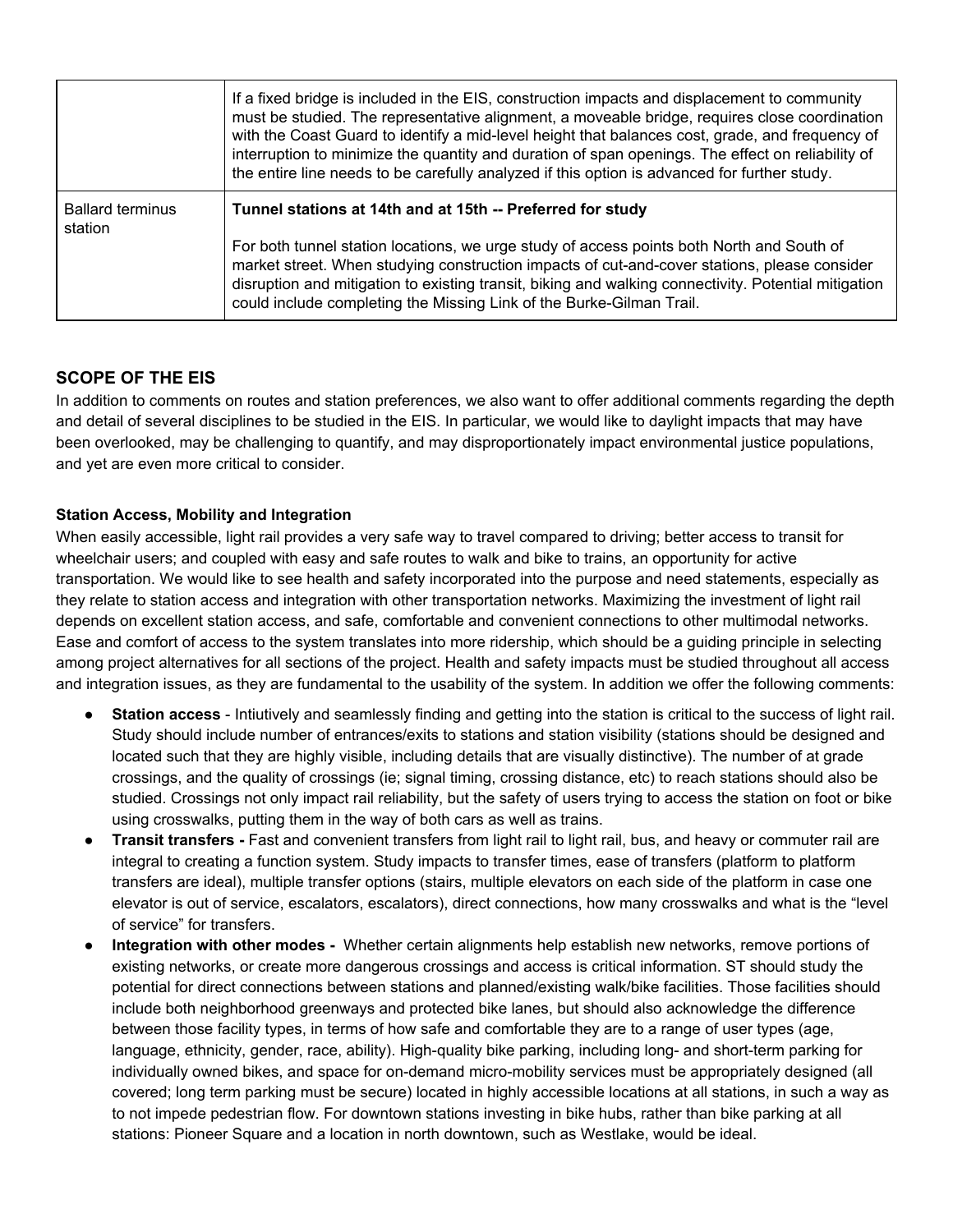● **Access mitigation for all ages and abilities.** During construction or as part of the final alignment, existing biking and walking networks will be impacted, thus creating inconvenient or potentially dangerous multimodal access. Ensuring safe, comfortable, and convenient interim and long-term passage for people biking and walking, paying special attention to individuals with any sensory or ambulatory impairment, is critical mitigation. Proper wayfinding and robust communications, legible to all communities regardless of English language ability is essential. Currently, Level 3 screening addresses modal integration, but without an explicit lens of health and safety. For example, construction in Sodo will impact the Sodo bike trail, one of few separated bikeways in the area.

## **Existing and Planned Transportation Networks**

The networks that surround and connect into the WSBLE corridor will leverage this project's investments and expand its reach and ridership potential. It is necessary to ensure that connections, both between light rail lines as well as between local transit and non-motorized networks, not only are seamless, but also provide a robust travel shed for people for whom light rail is only one component of their trip. In addition, it is imperative that access and use of existing and future transportation networks are maintained throughout the construction period. Level 3 screening criteria includes some consideration of bus/rail integration and impacts to current and planned transportation facilities and services, but we would like to understand the following:

- **● Consult local and regional transportation plans,** including King County Metro Connects, Seattle's Transportation Master Plan, Bicycle Master Plan, Pedestrian Master Plan, Freight Master Plan and State transportation plans and projects.
- **● Local transit impacts.** It is imperative to study the short- and long-term impacts to local bus, train and streetcar service and infrastructure. The study should cover the ability of local transit to adequately serve regional connections to light rail as well as important complementary local routes during construction and in the long-term. In addition:
	- Identify impacts to existing transit service, and to service and capital projects planned throughout the construction period, including bus, Amtrak, Sounder, and Seattle Streetcar service.
	- Replace lost base capacity and access to base in comparable location. Study any potential impacts to King County Metro existing base capacity, and preventing future base expansions.
	- Using existing adopted transit plans of both the City and the County to understand planned capital and service transit improvements and routes.
	- Replace lost layover space in comparable location.
	- Replace dedicated transit pathways where dedicated pathways were lost in parallel/comparable location.
	- Stage construction for minimal transit operations impact.
	- Provide transit operating cost reimbursement when operations are significantly impacted.
	- Minimize construction impacts to accessing bus stops.
	- $\circ$  For all of the above, work closely with transit partners to identify best solutions.
- **● Bicycle network impacts** The short and long-term implications and opportunities to leverage the bicycle network must be studied, including how specific station locations and adjacent facilities could create direct access via a connected all ages bike network. Furthermore, ST should study impacts to any existing bike facility, either during construction or over the lifetime of facility operations, and suggest appropriate mitigation. Specifically:
	- Identify impacts to the existing bike network, including major trail connections, due to construction or long-term operations. For example, the SODO Trail; Ship Canal Trail; Elliot Bay Trail; West Seattle Bridge Trail; Alki Trail and Duwamish River Trail. Identify appropriate mitigation, such as an alternate all ages and abilities route, for the duration of the time any route would be impacted.
	- Use the existing Bicycle Master Plan (BMP) to understand planned bicycle facility planning and routes, but also consider the following:
		- Several projects along routes listed in the BMP have advanced to final design/construction without inclusion of the bike facility recommended in the BMP.
		- Routes in the BMP were designed before ST3 was envisioned. Thus the route currently listed may not be the most appropriate in terms of location or facility type, or both, given this new context.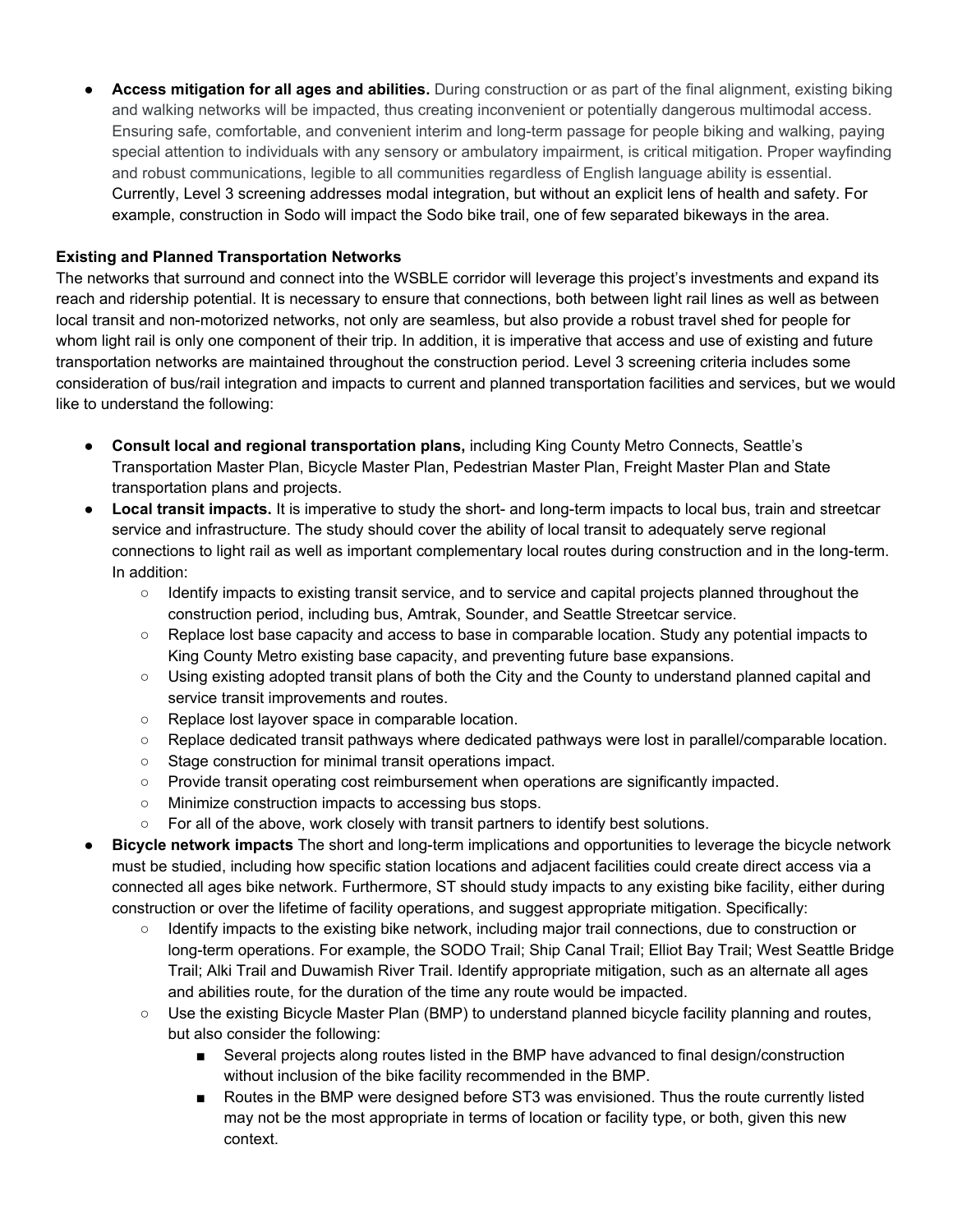- Identify opportunities to leverage ST3 construction to complete and/or connect to identified routes in the BMP, either as construction mitigation or in order to provide access to the stations.
- Study what types of bike infrastructure, and what level of wayfinding for people biking, best facilitates biking to the station. For example, neighborhood greenways in Seattle vary greatly in their design, and thus the comfort and convenience, as well as their perceived and actual safety vary. Furthermore, their location on neighborhood streets does not create the level of visibility that would enable users of other transportation modes to know that biking to the light rail station is an option.
- As above, end of trip facilities are essential in making functional the bike routes that connect people to stations. Study how stations will not only serve people travelling on light rail, but also as community hubs, to ensure that capacity accurately reflects demand of the station area. Ensure that bike parking is placed conveniently, and with high enough initial capacity – plus space for capacity increases as the light rail system expands. Study the need for multiple types of bike parking, from regular racks to secure storage. Finally, ensure that during construction and the lifetime of operations, the existing capacity of bike parking is not reduced.
- **● Pedestrian network impacts** The EIS must examine the short- and long-term impacts and opportunities for pedestrians. Specifically:
	- Light rail stations have the potential to promote the development of walkable urban centers in the surrounding areas. Evaluate and compare the potential of the various station site options for promoting pedestrian-oriented development.
	- The existence of a complete pedestrian network surrounding a light rail station is vital to attracting system users on foot. Are there any existing gaps or barriers in the station-area pedestrian network that need fixing? This includes improved pedestrian networks that should include lighting, increased accessibility across the station walkshed, and other enhancements to improve the pedestrian experience.
	- Elevated track and stations can potentially degrade the street-level pedestrian environment and casting shadows on people walking at street level. How are walking conditions impacted by the possible construction of elevated structures in West Seattle, Ballard, and elsewhere?
	- Construction of stations and other light rail system elements can last for many years, in the process blocking sidewalks and closing roadway crossings. Study all construction-related impacts to sidewalks, crossings and curb ramps, and mitigate appropriately for all ages and abilities, with extra consideration for accessibility needs.
- **Coordination with other major transportation projects**
	- Specifically include City of Seattle work on the Seattle Streetcar, Center City Bike Network, Ballard Bridge, overpasses in the Sodo neighborhood, and updates to freight circulation patterns in and around the Port of Seattle.

# **A Future-Oriented System**

The buildout of this system must be considered as a multi-generational investment that will reach far beyond the geographic footprint of the West Seattle and Ballard lines. Our region is projected to grow by 1.8 million by 2050. As such, identifying impacts to the future buildout or connectivity of this system is imperative. We would like to see the following studied and assessed:

- **● Future light rail expansion -** In both West Seattle and Ballard, study the potential opportunities and limitations of station placement and alternative placement in terms of future light rail expansion. Disclose any alternatives that would hinder future expansion.
- **● Future bus/station integration -** Study growth potential for feeder service at all station locations, especially at line termini, where future light rail service is decades away. Ensure that stations are placed and designed with future bus feeder service in mind. For example, will future rapid bus lines service the Ballard terminus station, and how can the Ballard station be future-proofed to accommodate increased bus transfers?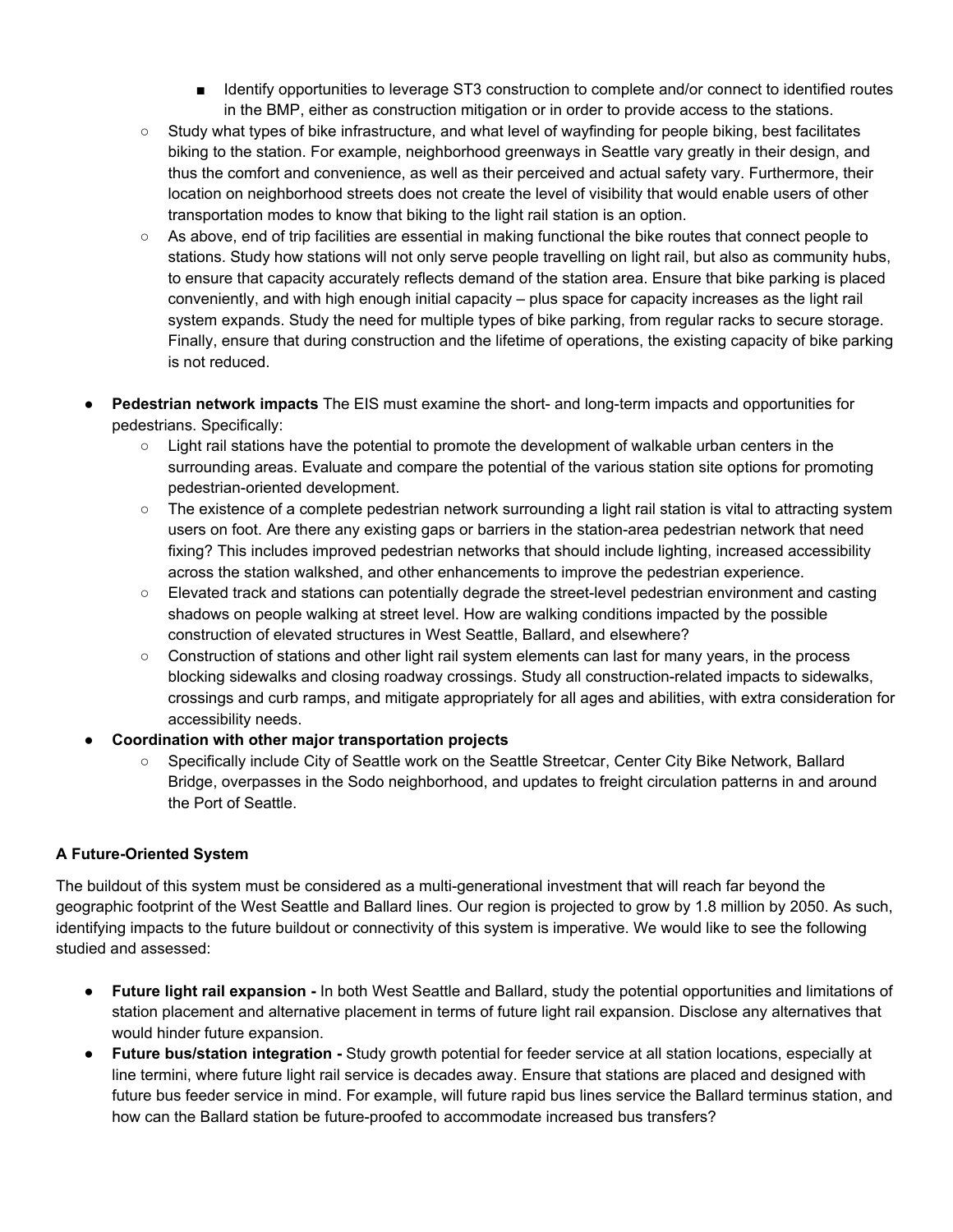- **● Future station capacity -** Using projected population growth, study the impacts to station capacity. Consider how station planning will accommodate increased population and ridership, including platform size, entry/egress, payment systems,
- **Future land use -** Consider city comprehensive plans, long-term growth patterns, the effects of regional objectives that can affect city zoning and land designations such as Vision 2050, and trends in the areas of stations and alignments to help maximize the potential for transit-oriented development. Select compatible designs for the system stations and alignments that will serve the needs of the community as well as provide greater access to opportunity to more communities.
- **Flexible design for developing transportation technologies** Considering the rapid evolution of transportation technologies, station design should, to the extent possible, be future-proofed for flexibility. We know that the future light rail system will be integral to future mobility; but we do not know how the advancement of autonomous vehicles, shared services, micromobility, etc. will change, shape or require flexibility in light rail access in the future.
- **Technological considerations** As transportation technologies advance, so do other technologies including payment systems, customer service, safety technologies, cellular and wifi service, and so on. Consider how to technologically equip stations for other future needs.
- **Designing for uncertain climate future -** Structures, especially underground ones, should be designed and constructed to withstand the effects of rising sea level and more extreme temperatures and hydrologic events. Resilience in both the operational details of the system and the human user interaction of accessing these transit elements should be a guiding principle of design.
- **Designing for an accessible future, rather than designing to meet the minimum requirements under the ADA.** Adding accessibility to existing infrastructure is far more costly than including accessible features in the initial design (see NYC subway). As our city, and our society at large, age and move towards recognizing that disabled people have a right to accessible transportation infrastructure, we should be designing a system that gives us full and equitable access.

### **Displacement**

While Sound Transit and the EIS process seem well equipped to understand the potential direct displacements from construction and eminent domain, we still have concerns about a) the disproportionate impact of these displacements on certain demographics, and b) the possible impacts of longer term economic and cultural displacement due to rising land values and gentrification.

- **Understand and disclose impacts to hard-to-reach populations** Sound Transit currently evaluates acquisition and displacement burden on low-income and "minority" populations. While Sound Transit technically has a robust relocation program, we remain concerned that this information may not equally reach those who do not speak English, renters (both commercial and residential), and those who are undocumented. It may be harder to tap into communities where English is not the first language without interpreters and community liaisons. Anecdotal evidence suggests that landlords may not pass on relocation information to tenants due to worries that they will not fulfill their remaining lease. Most undocumented persons will not be able to access relocation benefits, due to federal restrictions.
- **Equitable access to relocation benefits** We urge Sound Transit to thoroughly analyze potential displacement impacts disaggregated by renter/owner, income, race, English proficiency, and a rough understanding of where immigration status may be an issue (without revealing anything that could be used against communities) in order to understand disproportionate and/or different impacts across alignments as well as ensure the agency has a robust plan to ensure equal access to benefits. Sound Transit should continue to explore innovative mitigation strategies related to relocation for undocumented residents.
- **Cultural and Economic Displacement** Though much harder to measure, many planners are using models to predict the risk of longer term economic displacement in an area due to critically important but landscape-altering transportation investments. Sound Transit should use tools such as these (PSRC now has a displacement risk tool) to identify areas with high displacement risk and work directly with the community to understand the